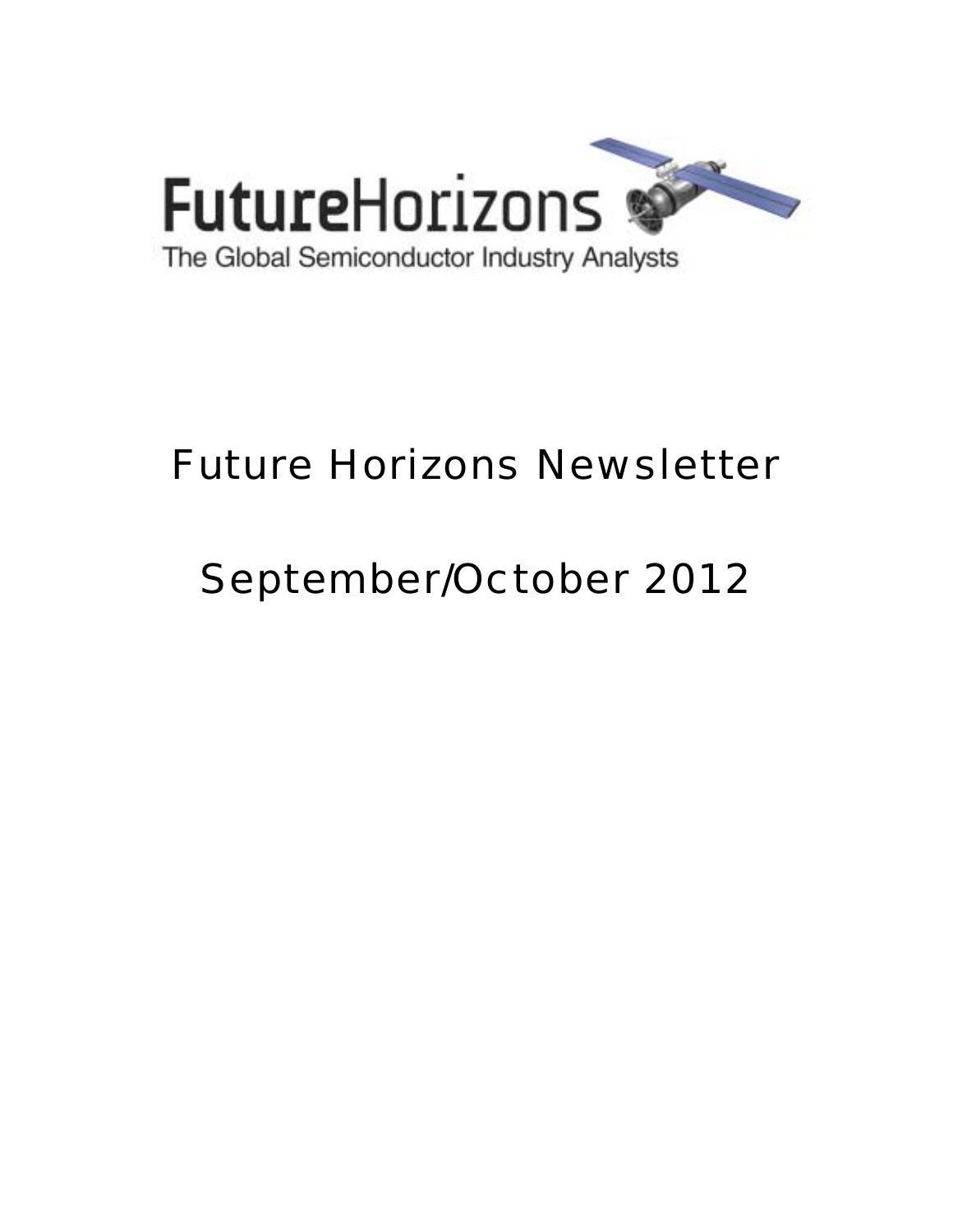### Contents Page

| <b>Industry News by Company</b>              | Page 3 - 6  |
|----------------------------------------------|-------------|
| <b>Industry News &amp; Trends</b>            | Page 7 - 8  |
| <b>East European News &amp; Trends</b>       | Page 9 - 10 |
| <b>World Economic Round Up</b>               | Page 11     |
| <b>Future Horizons &amp; Industry Events</b> | Page 12     |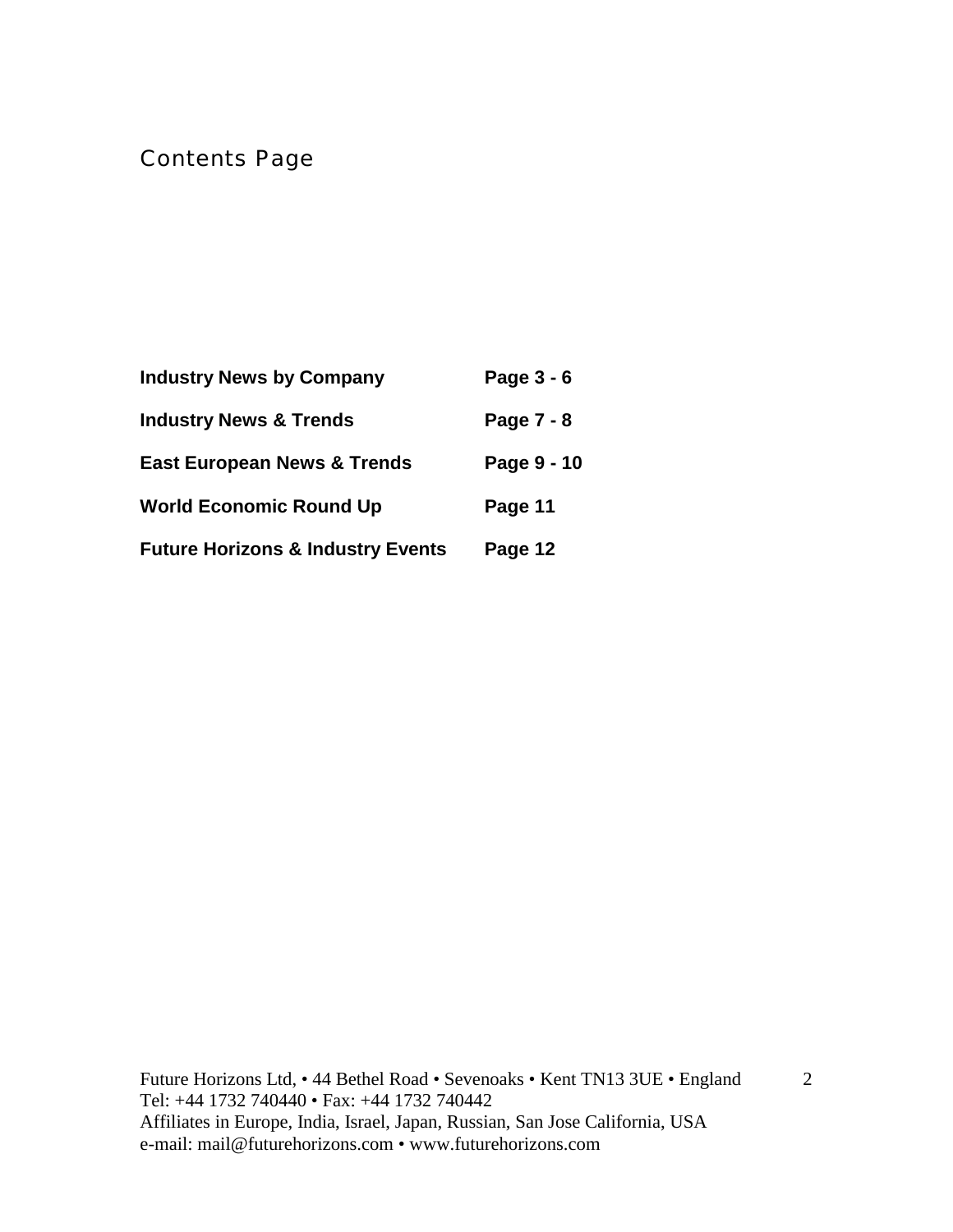#### Industry News By Company **[Apple iPhone 5 'Tsunami' To Impact Chip Suppliers](http://news.investors.com/technology/081512-622275-apple-iphone-5-to-benefit-host-of-suppliers.htm)**

The launch of Apple's (AAPL) iPhone 5 handset is going to be a huge event not only for Apple, but for a host of semiconductor companies.

Apple's sixth-generation iPhone could be a "tsunami" that floods the coffers of companies such as Qualcomm (QCOM) and Fairchild Semiconductor (FCS), FBR analysts said in a research report Wednesday. FBR expects Apple to announce the iPhone 5 in early to mid-September (reports have said Sept. 12) and launch it a couple of weeks later.

#### **[Arm Braces For Chip Slowdown](http://www.ft.com/cms/s/0/b6482f3a-f1ef-11e1-bba3-00144feabdc0.html#axzz25ODd9gS4)**

Warren East, chief executive of Arm Holdings, said the chipmaker was holding back on some of its recruitment plans in 2012 amid fears of a slowdown in sales in the second half of the year.

Chip sales are usually strongest in the third and fourth quarters of the year as consumers buy tablets and smartphones for Christmas. A number of new products are also to be launched over the next month, including Samsung's Galaxy Note tablet and Apple's iPhone 5, which may help boost sales.

#### **[Fairchild Semiconductor Upgrades PowerTrench MOSFET Family](http://www.electroiq.com/semiconductors/2012/08/20/fairchild-semiconductor-upgrades-powertrench-mosfet-family.html)**

Fairchild Semiconductor said that power density and light-load efficiency improvement are key issues for server, telecom and AC-DC power designers.

Additionally, according to a release, the synchronous rectification in these switch-mode power supplies (SMPS) designs require cost-effective power supply solutions that minimize board space while increasing efficiency and reducing power dissipation. Fairchild Semiconductor helps designers meet these power design challenges with the expansion of the PowerTrench MOSFET family.

Part of the mid-voltage power MOSFET portfolio, the company noted, these devices are optimized power switches that combine a small gate charge (QG), a small reverse recovery charge (Qrr) and a soft-reverse recovery body diode, allowing for fast switching speeds. Available in a 40V, 60V and 80V rating, these devices require less power dissipation in the snubber circuitry due to an optimized soft-body diode that reduces voltage spikes by up to 15 percent.

**[Globalfoundries, ARM To Collaborate](http://www.bizjournals.com/albany/morning_call/2012/08/globalfoundries-arm-to-collaborate.html)**

Computer chip-maker GlobalFoundries and chip designer ARM are collaborating on next-generation chips, the Inquirer is reporting.

ARM had worked closely in the past with TSMC, the largest foundry in the world. Foundries like GlobalFoundries, build chips for chip designers such as ARM and Advanced Micro Devices.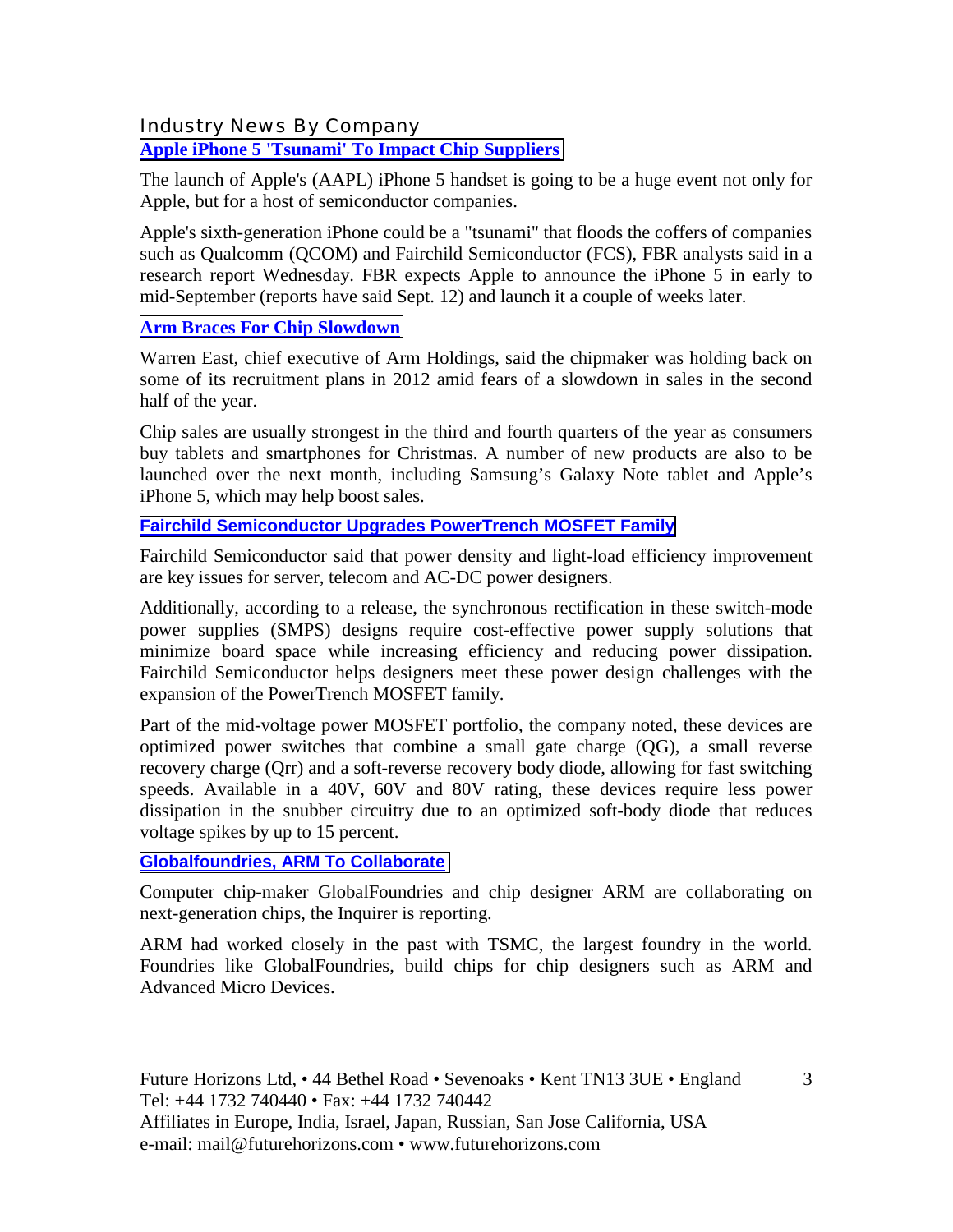#### **[GlobalFoundries To Extend Fab 8 New York Plant](http://www.siliconsemiconductor.net/article/75716-GLOBALFOUNDRIES-To-Extend-Fab-8-New-York-Plant.php)**

GLOBALFOUNDRIES is moving forward with the final construction for the extension of Module 1 at its Fab 8 campus in New York.

The project will add 90,000 square feet of manufacturing capacity, bringing the total capacity for Fab 8 Module 1 to 300,000 square feet. Construction activities are scheduled to begin in August and work is expected to be completed in December 2013.

"During the construction of Fab 8, we extended the shell of the Module 1 building with the expectation that our business would continue to grow. Today we see increasingly strong demand from our customers, especially at the 28nm node, and we are excited to be moving forward with this next phase in the development of the Fab 8 campus," said Eric Choh, vice president and general manager, Fab 8, GLOBALFOUNDRIES.

#### **[LG Unveils Smartphone Fightback](http://www.ft.com/cms/s/0/6cdcda8c-0160-11e2-81ba-00144feabdc0.html#axzz26o0zPgXn)**

High quality global journalism requires investment.

LG Electronics has unveiled a flagship smartphone as it moves to regain ground lost in the competitive market to rivals including Samsung Electronics and Apple.

The Optimus G will go on sale next week in the South Korean mobile phone maker's home market for Won1m (\$900) before being rolled out in Japan in October and other foreign markets in November.

#### **[Quad-Core Smartphones To Reach \\$100 In China In 2013](http://www.itproportal.com/2012/10/01/quad-core-smartphones-to-reach-100-in-china-in-2013/)**

Rival semiconductor giants Mediatek and Qualcomm may force down the entry price of quad-core system-on-chip smartphones to \$150 (around £90) by the second half of 2013, and to \$100 (around £70) by the end of next year, according to a report published by Taiwanese website, Digitimes.

The report cites fierce competition to explain why the drive for cheaper smartphones sporting even more powerful system-on-chips will accelerate in 2013.

Mediatek's new MT6588 and Qualcomm's just announced MSM8x25Q SoC will certainly be the two biggest players in that market range, with the US-based Qualcomm betting on its QRD (Qualcomm Reference Designs) to allow its customers to bring products to market faster than the competition.

#### **[Samsung To Spend \\$4 Billion To Boost Texas Chip Output](http://www.bloomberg.com/news/2012-08-21/samsung-to-spend-4-billion-to-boost-texas-chip-output.html)**

Samsung Electronics Co. (005930), the world's largest maker of memory chips, said it will invest about \$4 billion in its Texas factory to boost output of processors increasingly used in smartphones and tablet computers.

The investment will help convert the production of memory chips to logic products, including processors that power mobile devices, at the Austin, Texas, plant, Samsung said in a statement today. The Suwon, South Korea-based company plans to complete the conversion and start mass production in the second half of 2013.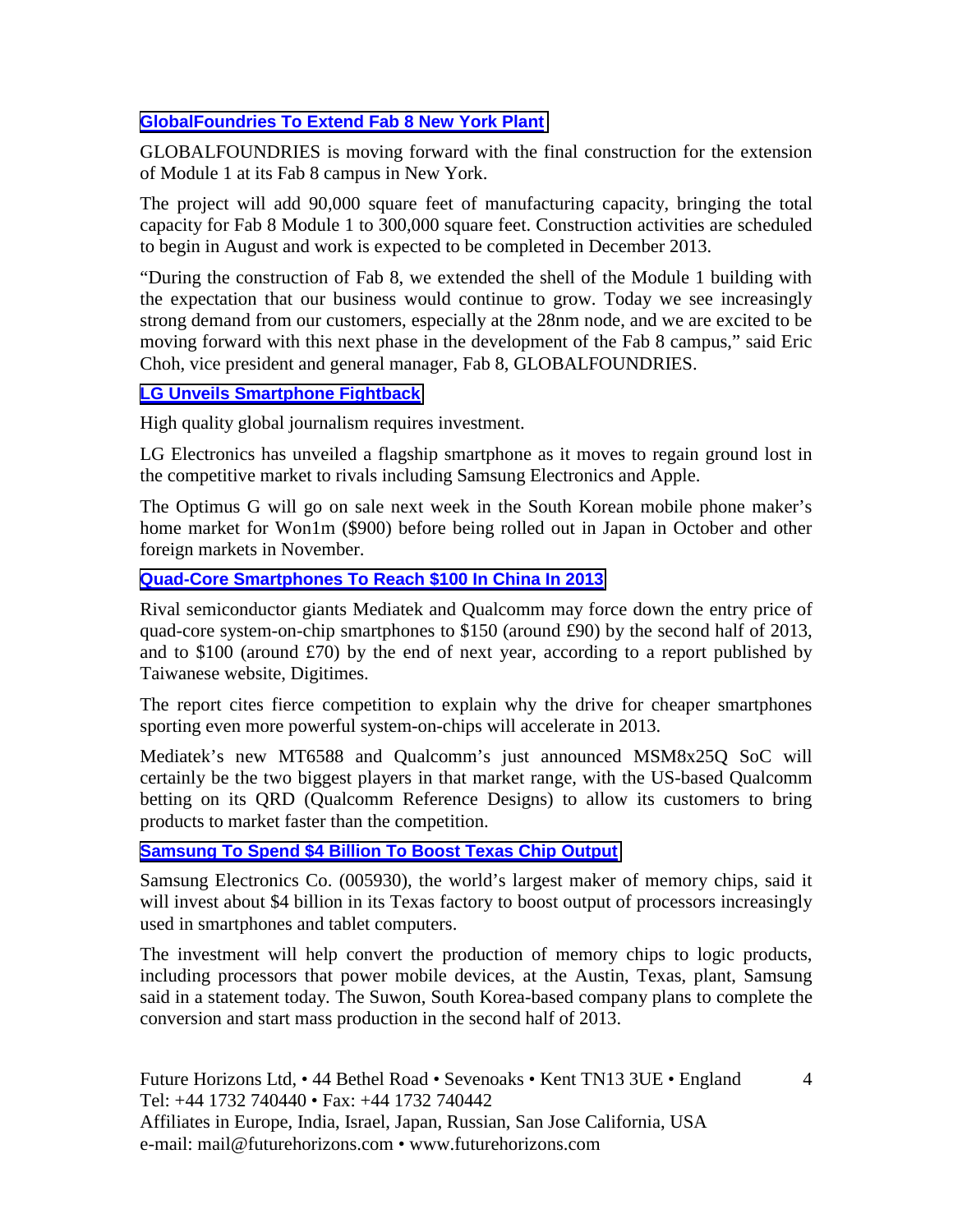#### **[Samsung Partners Swiss Semiconductor Firm](http://www.zdnet.com/samsung-partners-swiss-semiconductor-firm-7000004936/)**

South Korean electronics giant Samsung hopes to promote its foundry business by partnering Swiss semiconductor manufacturer STMicroelectronics.

Yonhap News Agency reported Friday Samsung will develop 32- and 28-nano chip technology as part of the cooperation with Geneva-based STMicroelectronics, which is the seventh-largest chipmaker in the world. The partnership will help Samsung expand its foundry business.

#### **[STMicroelectronics Obtains IP For Pico-Projectors »](http://www.siliconsemiconductor.net/article/75717-STMicroelectronics-Obtains-IP-For-Pico-Projectors.php)**

STMicroelectronics has taken another step in its positioning in the emerging videosharing market for smartphones and other portable consumer devices. The firm has acquired IP and talent from projection-technology innovator, bTendo.

Following a successful joint development effort with start-up bTendo, ST has acquired the intellectual property and has hired most of the staff of the Israeli company to accelerate the propagation of the technology.

#### **[STMicroelectronics Perfects Advanced Process Technology for New Generation](http://www.st.com/internet/com/press_release/p3335.jsp)  [of Sensor Electronics](http://www.st.com/internet/com/press_release/p3335.jsp)**

Geneva, October 01, 2012 - STMicroelectronics (NYSE: STM), a global semiconductor leader serving customers across the spectrum of electronic applications, has revealed a new generation of ICs using an advanced manufacturing process that helps save energy, improve accuracy and simplify the design of sensors for applications from automotive electronics to smart buildings and industrial controls.

The new ICs are miniature amplifiers (op-amps) used to condition very small sensor signals. Benefiting from the advanced 16V CMOS manufacturing process, developed inhouse, ST's new op-amps deliver better accuracy than existing devices, with greater longterm stability. Moreover, the process enables tiny die sizes permitting ultra-small surfacemount packages. Extremely low power consumption makes the op-amps ideal for battery or solar-powered equipment.

#### **[Taiwan Semiconductor To Invest £875m In ASML](http://www.itproportal.com/2012/08/06/taiwan-semiconductor-invest-875m-asml/)**

The world's largest contract chip manufacturer has agreed to make a 1.1 billion euro (£875 million) investment in one of its component suppliers in a sustained bid to cut costs.

Taiwan Semiconductor Manufacturing Company (TSMC) has said it will fork over 838 million euros (£667 million) for a five per cent stake in Veldhoven, Netherlands-based ASML, and will invest another 276 million euros (£220 million) in the company to further research and development of smaller, more cost-effective chip technology.

In July, Intel announced a similar \$4.1 billion (£2.6 million) agreement with ASML, which builds machines that are used to print circuit patterns onto computer chips.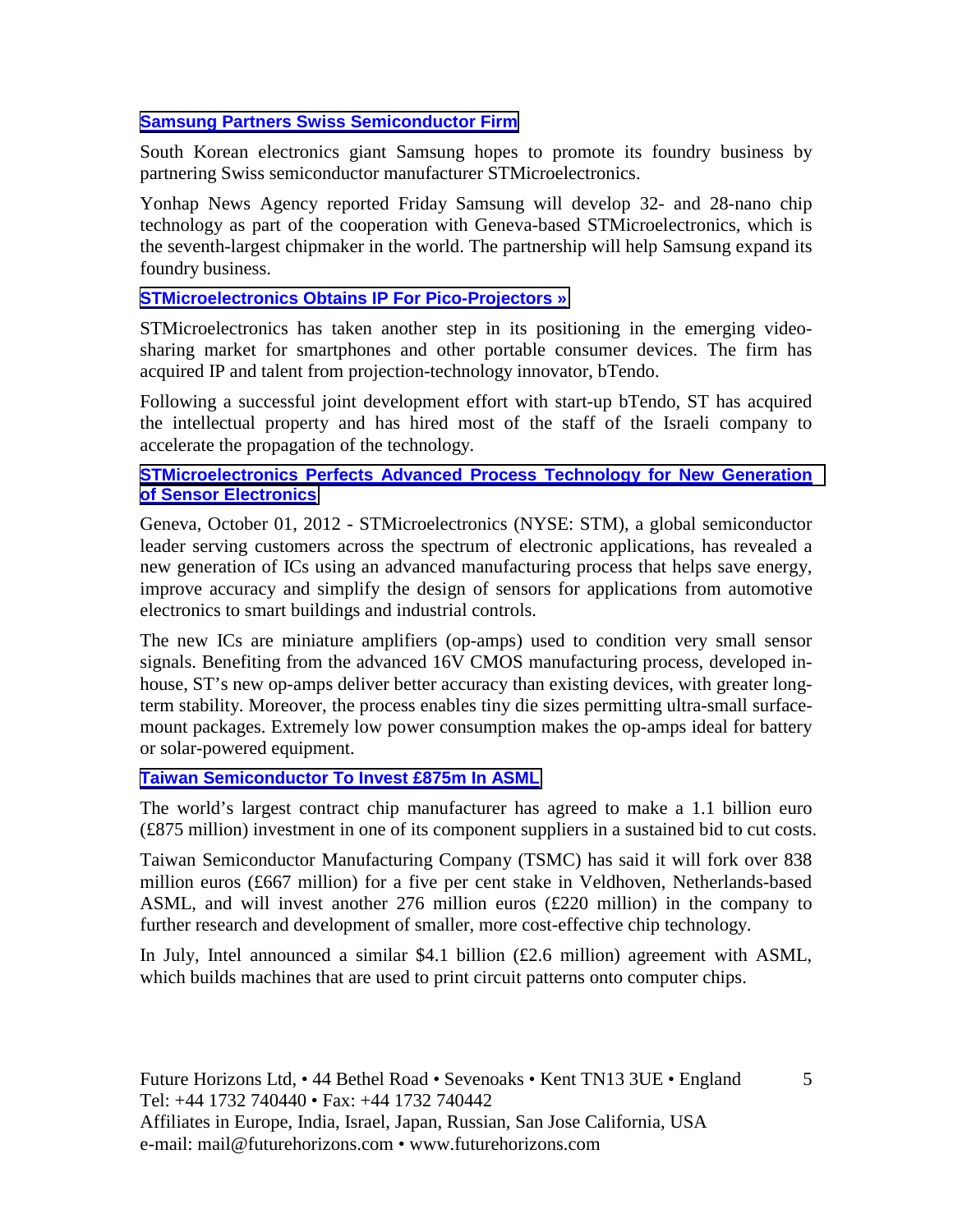#### **[TI Abandons OMAP Platform For Smartphones](http://www.eetindia.co.in/ART_8800675436_1800012_NT_76acd8b5.HTM?click_from=8800098649,9950114561,2012-09-27,EEIOL,ARTICLE_ALERT)**

Texas Instruments announced that it will shift its wireless investment focus from products like smartphones and tablets due to increased competition in the market, according to a report from Reuters.

TI has already kicked off efforts to expand sales of its OMAP wireless application chips beyond smartphone and tablets to its embedded chip business, which include industrial customers such as carmakers, where it is hoping for a more profitable and stable business, said the report.

#### **[Toyota 'Insect': A smart concept car](http://www.eetindia.co.in/ART_8800675758_1800001_NT_239e17d8.HTM?click_from=8800098813,9950114561,2012-10-03,EEIOL,ARTICLE_ALERT)**

Toyota unveiled its "Smart Insect" concept electric vehicle at CEATEC Japan 2012.

Described as "the next-generation communications-linked concept model," Smart Insect is a single-seater electric vehicle equipped with technologies such as motion sensors, voice recognition and behaviour prediction.

The Insect features gull-wing doors and is trapped in a body similar to Toyota's singleseater EV named COMS. With a top speed of 60km per hour, COMS can travel 50km on a five-hour charge.

#### **[TSMC: 18 Inch Wafer Production To Start In 2018](http://news.techeye.net/chips/tsmc-18-inch-wafer-production-to-start-in-2018)**

TSMC has announced that it will begin volume production of chips using 18 inch (450mm) wafers in 2018.

J.K. Wang, vice president for operations at the mega foundry, said at a conference held by industry body SEMI in Taipei that the company is expecting to complete specification settings for 18 inch wafers in 2014 or 2015, with a view to setting up pilot lines in 2016 or 2017, according to The Taipei Times.

#### **[UMC Shuts Japan Subsidiary](http://www.eetindia.co.in/ART_8800673416_1800007_NT_329df986.HTM?click_from=8800097694,9950114561,2012-08-24,EEIOL,ARTICLE_ALERT)**

Taiwan's United Microelectronics Corporation has decided to close its 200-mm fab in Japan due to weak market demand. "Owing to macroeconomic conditions, the industry's fast-changing environment, customer demand decline and continued unstable energy supply caused by Japan's 2011 earthquake, semiconductor vendors upstream and downstream have either reduced or eliminated capacity in Japan to save costs," UMC (Hsinchu, Taiwan) said in a regulatory filing with the Taiwan Stock Exchange.

"In line with this trend, [UMC Japan] will be shut down to enable UMC to integrate business, improve resource use efficiency and lower operating costs as UMCJ was unable to effectively reduce costs and reach performance targets."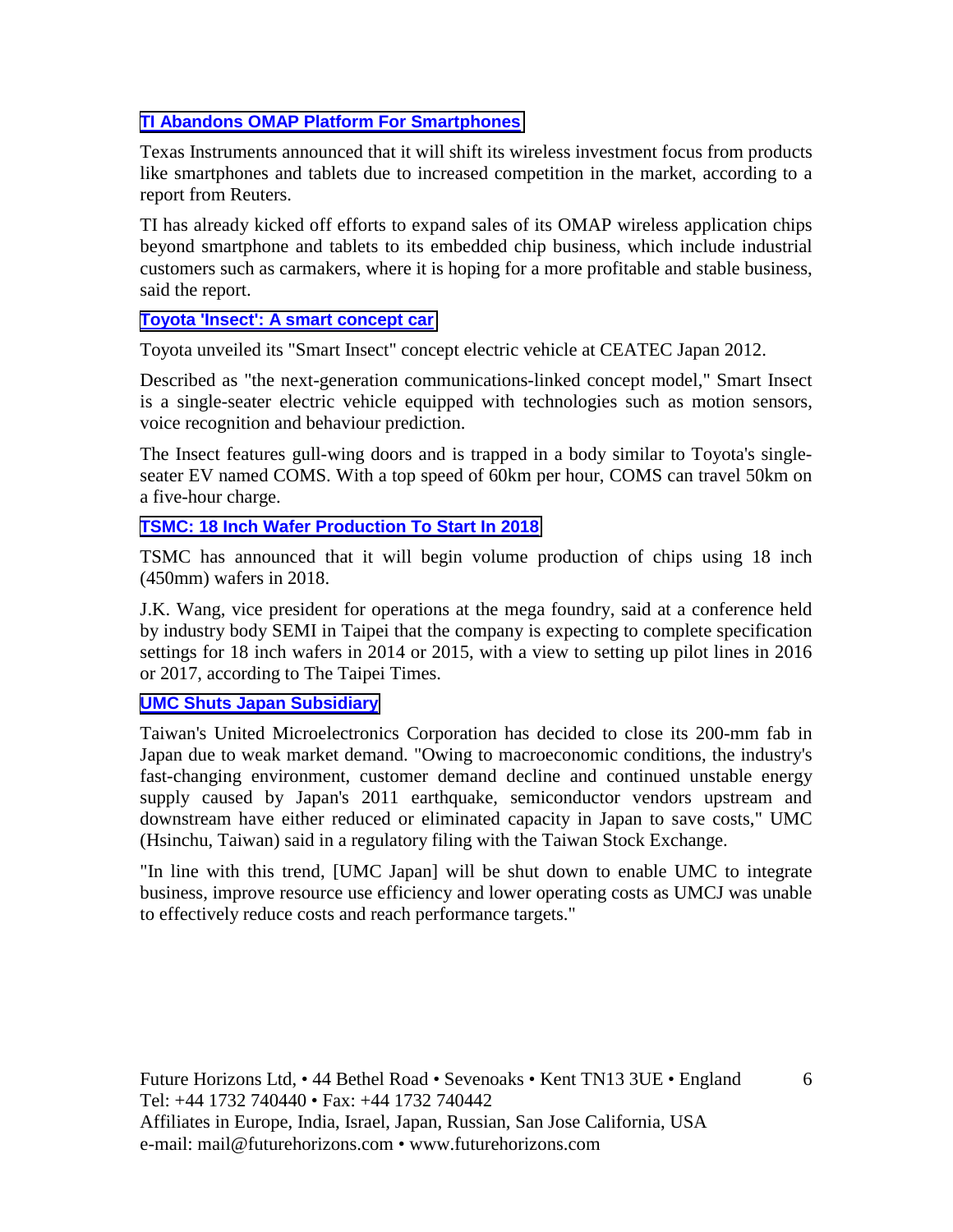Industry News & Trends

#### **[A Battery That Folds!](http://www.eetindia.co.in/ART_8800672256_1800008_NT_0c978568.HTM?click_from=8800097194,9950114561,2012-08-08,EEIOL,ARTICLE_ALERT)**

Are you excited to carry a foldable iPhone? Korean scientists have developed a superthin flexible all-solid-state battery that could one day lead to phones and gadgets that can be folded.

We've got flexible displays, printed circuits, memory, LED etc., but not flexible batteries. Until now, batteries were rigid and inflexible letting phones and other devices to remain in a basic rectangle shape.

But, this "breakthrough" opens up the possibility of foldable smartphones and tablets.

#### **[A Battery That Can Be Worn As Bracelet!](http://www.eetindia.co.in/ART_8800674063_1800008_NT_f69e5929.HTM?click_from=8800097996,9950114561,2012-09-04,EEIOL,ARTICLE_ALERT)**

LG Chem, the chemical division of LG, has invented a thin, flexible lithium-ion battery that could be placed anywhere and in any shape. Interestingly, this cable-type battery is so flexible that it can be tied in knots, worn as a bracelet, or incorporated into clothing, according to Phys.org.

Flexible batteries have been created before but made in flat sheets and have not stored much energy. But, the LG battery paves way for new and exciting smartphones and tablets designs in the future, currently dominated by rectangular designs.

**[Graphene Paper Batteries For Electric Cars?](http://www.eetindia.co.in/ART_8800673225_1800008_NT_01ca23ca.HTM?click_from=8800097637,9950114561,2012-08-22,EEIOL,ARTICLE_ALERT)**

Rensselaer Polytechnic Institute researchers develop an easy-to-make, quick-charging, high power density lithium-ion battery made out of a sheet of paper from the world's thinnest material, graphene.

The researchers zapped the graphene paper with a laser or camera flash to blemish it with countless cracks, pores, and other imperfections that resulted in a graphene anode material that can be charged or discharged 10 times faster than conventional graphite anodes used in today's Lithium-ion batteries.

#### **[Samsung Brings Copiers With IPhone's Power to Beat Japan: Tech](http://www.sfgate.com/business/bloomberg/article/Samsung-Brings-Copiers-With-IPhone-s-Power-to-3826961.php)**

Samsung Electronics Co. is out to end yet another Japanese dominance.

After beating household names such as Sony Corp. and Panasonic Corp. in televisions, memory chips and mobile phones in the past decade, South Korea's biggest company is targeting rivals including Canon Inc. in the \$32-billion-a-year market for copiers. Its weapon: chips as powerful as those running Apple Inc.'s iPhone.

#### **[Semiconductors Grown On Graphene...](http://www.eetindia.co.in/ART_8800674447_1800007_NT_bd4d7263.HTM?click_from=8800098165,9950114561,2012-09-11,EEIOL,ARTICLE_ALERT)**

Researchers at the Norwegian University of Science and Technology have patented and are commercializing GaAs nanowires grown on graphene.

According to the researchers, semiconductors grown on graphene are expected to become the basis for new types of device systems, and could "fundamentally change the semiconductor industry."

Future Horizons Ltd, • 44 Bethel Road • Sevenoaks • Kent TN13 3UE • England Tel: +44 1732 740440 • Fax: +44 1732 740442

Affiliates in Europe, India, Israel, Japan, Russian, San Jose California, USA e-mail: mail@futurehorizons.com • www.futurehorizons.com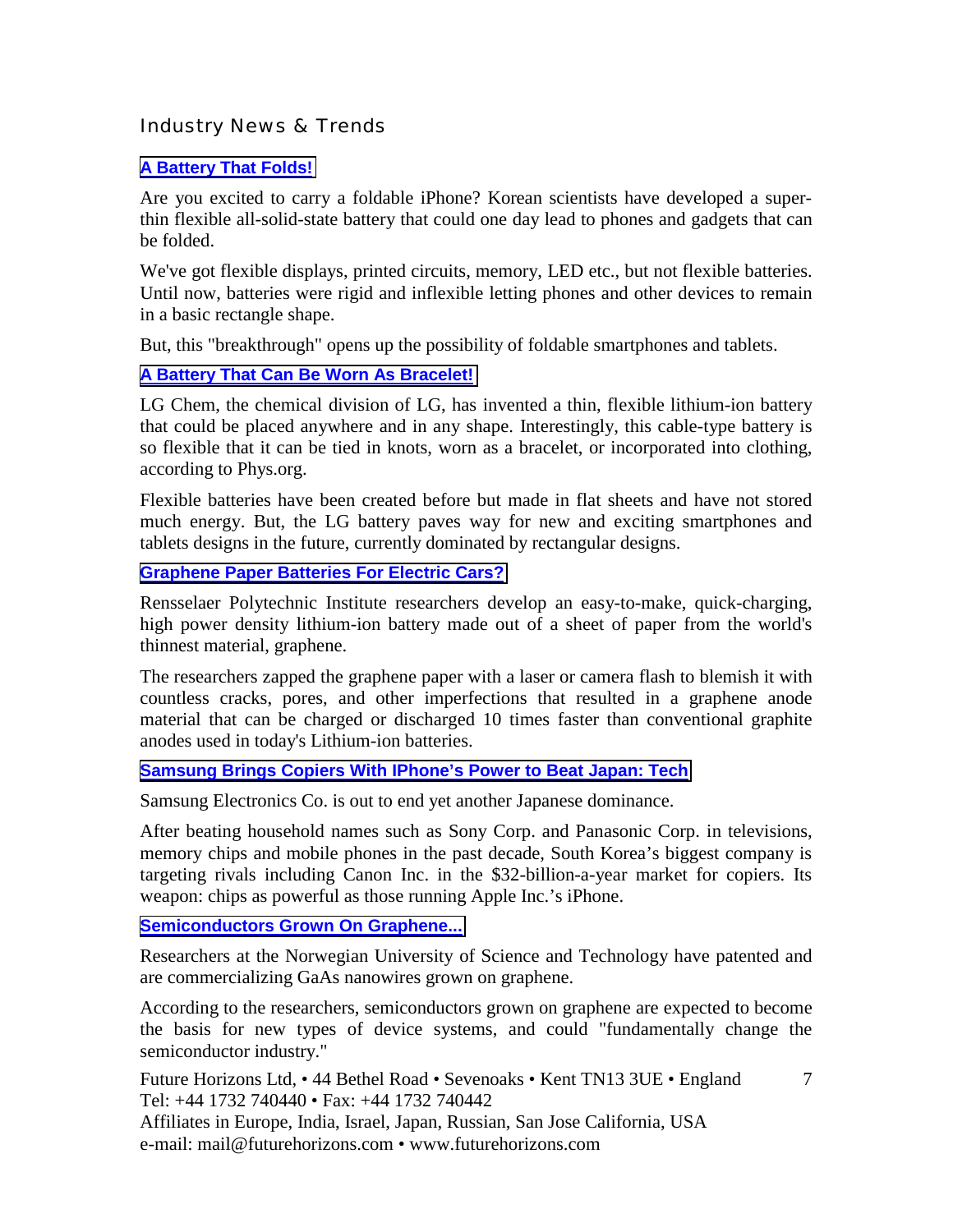#### **[Hype and Hope: Test Driving Google's New Glasses](http://online.wsj.com/article/SB10000872396390443779404577643981045121516.html?mod=djemTECH_t)**

Google's glasses are escaping from the laboratory. But they aren't ready for the real world yet.

Actress Sarah Jessica Parker tries on Google Glass, assisted by fashion designer Diane von Furstenberg.

I had the opportunity to test-drive the eyewwear on Monday with Google Inc. GOOG - 1.22% co-founder Sergey Brin at the company's New York office. The glasses are one of the projects Mr. Brin is overseeing as the head of Google X, a research lab for the Internet search giant.

Weighing a few ounces, the sleek electronic device has a tiny embedded camera. The glasses also deploy what's known as a "heads-up display," in which data are projected into the user's field of vision on a small screen above the right eye. A battery is built into one of the frame's arms

#### **[Wearable Camera Automatically Captures Your Whole Day](http://blogs.wsj.com/tech-europe/2012/09/25/wearable-camera-automatically-captures-your-whole-day/?mod=djemTechEurope_t=djemTECH)**

The Autographer is a small camera with a wide angle lens that you can wear on a lanyard or clip to your clothing. What makes it clever is a combination of software and sensors that enable it to decide when to take a picture. It recognizes changes in color, direction, motion and temperature to decide something interesting is happening. Then it takes a snap.

#### **[Electronics That Dissolve In The Body!](http://www.eetindia.co.in/ART_8800675524_1800001_NT_068d03aa.HTM?click_from=8800098674,9950114561,2012-09-28,EEIOL,ARTICLE_ALERT)**

Researchers from Tufts University and the University of Illinois have developed a small electronic device that can dissolve inside the body. Ultra-thin electronics could be used for medical purposes.

Dubbed "transient electronics," the new class of silk-silicon devices promises a generation of medical implants that never need surgical removal, as well as environmental monitors and consumer electronics that can become compost rather than trash.

#### **[Imec, Panasonic Demo Wireless EEG Headset](http://www.eetindia.co.in/ART_8800675956_1800002_NT_329d7490.HTM?click_from=8800098952,9950114561,2012-10-08,EEIOL,ARTICLE_ALERT)**

Imec, Holst Centre, and Panasonic have developed a new prototype of a wireless EEG (electroencephalogram) headset.

The system offers continuous impedance monitoring and the use of active electrodes increases the quality of EEG signal recording compared to former versions of the system, claimed Imec.

The data are transmitted in real-time to a receiver located up to 10m from the system. "The realisation of this prototype is a next step towards reliable high-quality wearable EEG monitoring systems."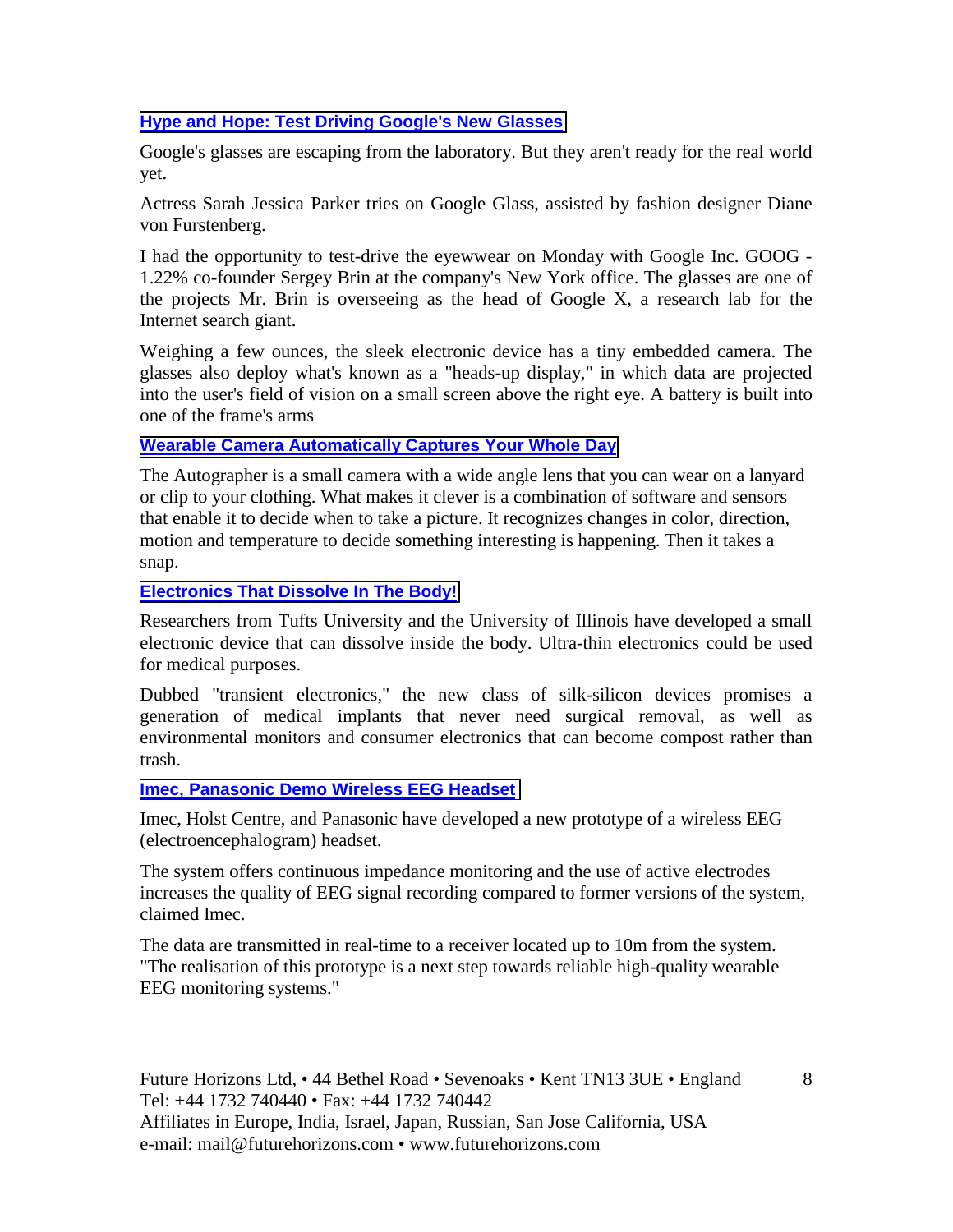#### East European News & Trends

#### **[St. Pete Company RFID Tags Rare Library Volumes For Safety](http://www.marchmontnews.com/Technology-Innovation/North-West/18959-St-Pete-company-RFID-tags-rare-library-volumes-for-safety.html)**

St. Petersburg company RST-Invent has unveiled the development of an improved RFIDbased technique to take stock of and preserve valuable and rare library volumes.

RST-Invent is one of the project companies set up by Russian nanotech giant Rusnano; it focuses on RFID tag and RFID equipment production.

The new project aims to enhance the registration and preservation of unique library literature of significant cultural and historical value, including originals of archived documents, the inaugural editions of world-known books, manuscripts, monographs, history editions, etc. Many of those exist in one copy.

#### **[45nm Chips Outside Kaliningrad; Rollout Slated For Late Fall](http://www.marchmontnews.com/Technology-Innovation/North-West/19023-45nm-chips-outside-Kaliningrad-rollout-slated-for-late-fall.html)**

Russia's first large-scale production of microelectronics components made to 45 nanometer and smaller design rule is coming on-line outside Kaliningrad by the end of this fall, news agency RIA Novosti reports.

GS Nanotech Center, located in the town of Gusev, will require a reported \$130m in investment and is expected to manufacture more than 10 million microchips a year.

In this project, the Center partners with Portugal's Nanium, a leading European memory chip maker, said Alexei Yartsev, a Center manager.

GS Nanotech Center will be part of GS Technopolis, an innovation cluster that has been developing in Gusev since 2008. Technopolis incorporates five hi-tech production sites, an R&D center, and a residential area. General Satellite (GS), its strategic investor and a sizable Russian supplier of pay TV equipment, reportedly has plans to invest a total of \$770m in this project.

#### **[Sitronics Launches New 90nm Design Rule Based Chips](http://www.marchmontnews.com/Technology-Innovation/Central-regions/19019-Sitronics-launches-new-90nm-design-rule-based-chips.html)**

Russian company Sitronics Microelectronics, the largest maker and exporter of microelectronics in Russia and the CIS, has announced the launch of across-the-board sales of its new microchips made to 90-nanometer design rule.

The chip is reportedly designed for use in computer systems components. The immediate market are Russian companies developing equipment for aerospace engineering, including the I.S. Bruk Institute of Electronic Control Machines, Ostek, Submikron and some others.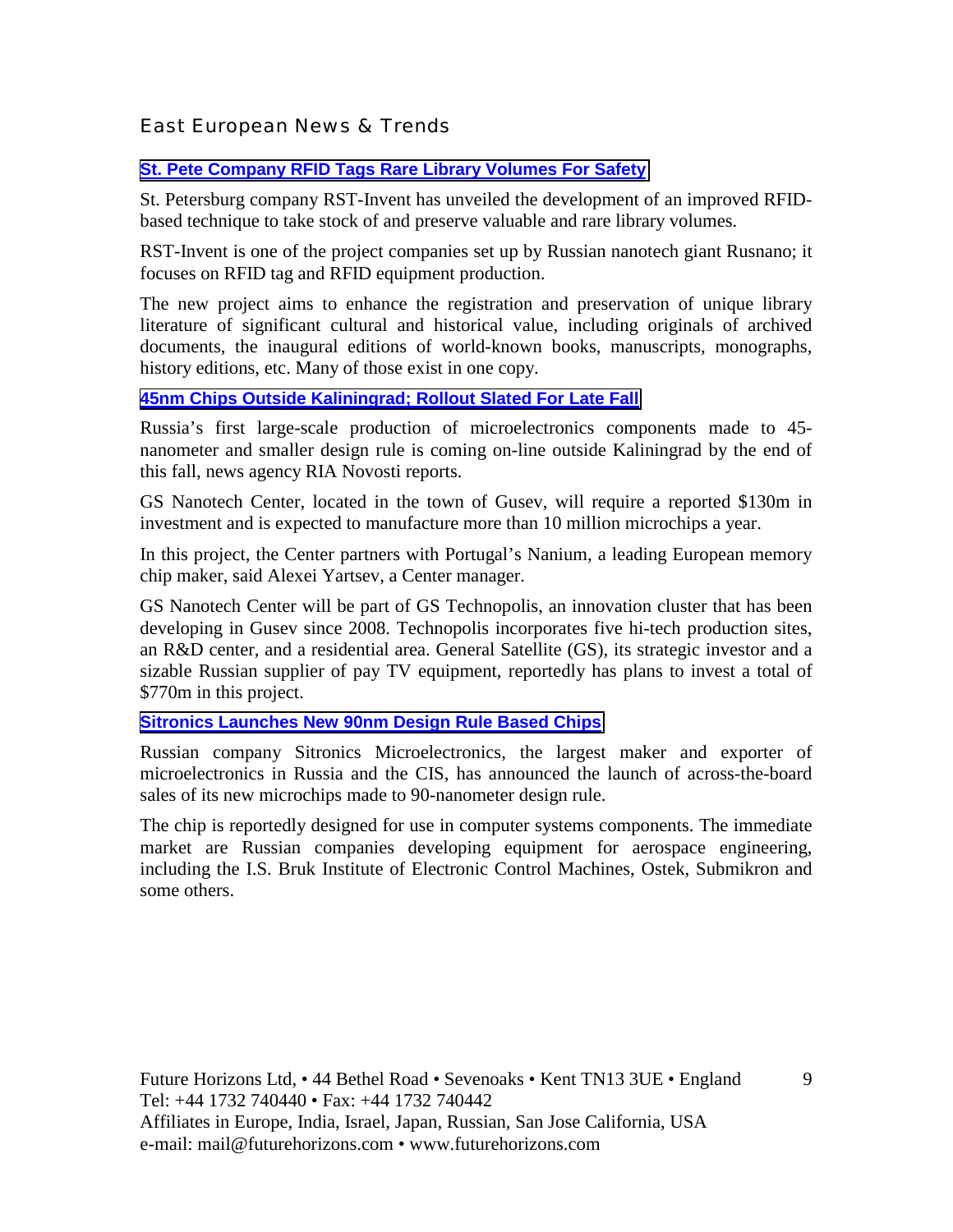#### **[New Software Lab To Open In South Russia; Angstrem Leads Effort](http://www.marchmontnews.com/Technology-Innovation/South-West/18986-New-software-lab-open-South-Russia-Angstrem-leads-effort.html)**

Angstrem, one of Russia's largest microelectronics and digital telecommunications systems makers, and South Federal University based in Rostov-on-Don, South Russia, have inked an agreement that paves the way for setting up a joint software development and production lab on the university premises, nanotechnology portal NanoNewsNet reports.

The future lab will reportedly focus on R&D in and testing of software for navigation equipment; on the development of high accuracy positioning systems to be used in mobile devices, including tablet PCs; on the integration of mobile and telecommunications technologies; and on the development of up-to-date algorithms of crypto-protection for telecom technologies.

#### **[St. Pete Company RFID Tags Rare Library Volumes For Safety](http://www.marchmontnews.com/Technology-Innovation/North-West/18959-St-Pete-company-RFID-tags-rare-library-volumes-for-safety.html)**

St. Petersburg company RST-Invent has unveiled the development of an improved RFIDbased technique to take stock of and preserve valuable and rare library volumes.

RST-Invent is one of the project companies set up by Russian nanotech giant Rusnano; it focuses on RFID tag and RFID equipment production.

The new project aims to enhance the registration and preservation of unique library literature of significant cultural and historical value, including originals of archived documents, the inaugural editions of world-known books, manuscripts, monographs, history editions, etc. Many of those exist in one copy.

#### **[\\$1.5bn Car-Making Smart City Planned Outside Kaliningrad](http://www.marchmontnews.com/Industry-Manufacturing/North-West/18954-15bn-car-making-Smart-City-planned-outside-Kaliningrad.html)**

4 Sep '12 The Kaliningrad region is looking forward to having a new 50,000 population city as a result of the development of a car-making cluster in this Russia's westernmost enclave, news agency Tatar-Inform reports citing a source in the Kaliningrad regional administration.

It is part of the broader Smart City program, a project that auto-making Avtotor Holding is going to realize in the area, the source said.

The auto cluster project reportedly calls for the development of 21 factories, of which five will be making cars and 16 will focus on auto components. According to an agreement inked between Avtotor and the Kaliningrad region in June 2012, 20% of the cars made there will be exported.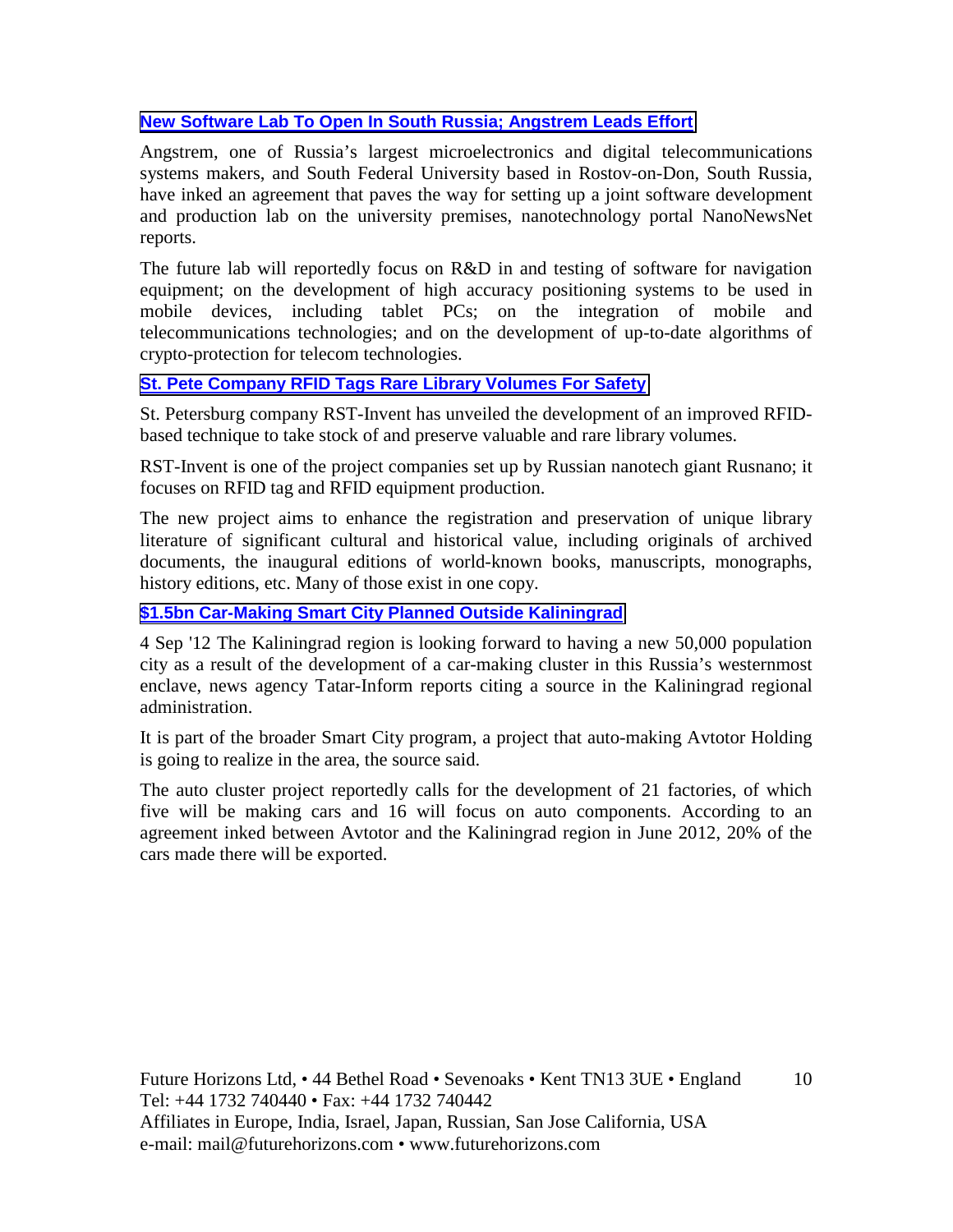#### World Economic Round Up

European leaders increased pressure on Greece and new reports in Europe, the US and China all pointed to global weakening. This was reminder of the fragility in the global market. In the US new jobless figures were disappointing and a report on manufacturing in China showed the biggest drop in nine months for the world's second largest economy. In Europe it was suggested that in August, business activity across the continent continued a recent contraction. Spain is still seen at risk of needing a bailout and in the coming weeks, Greece has to convince European authorities to give the struggling country its next tranche of aid. The US Federal Reserve is widely expected to announce a third round of quantitative easing during September. Brazil has launched a stimulus package to spur investment in the country's creaking infrastructure and shore up ailing investor confidence.

*The latest economic news by country to include USA, Europe, UK, Japan, China, Asia Pacific and India can be found each month in our [Semiconductor Monthly](http://www.futurehorizons.com/page/18/Global-Semiconductor-Report)  [Report.](http://www.futurehorizons.com/page/18/Global-Semiconductor-Report)*